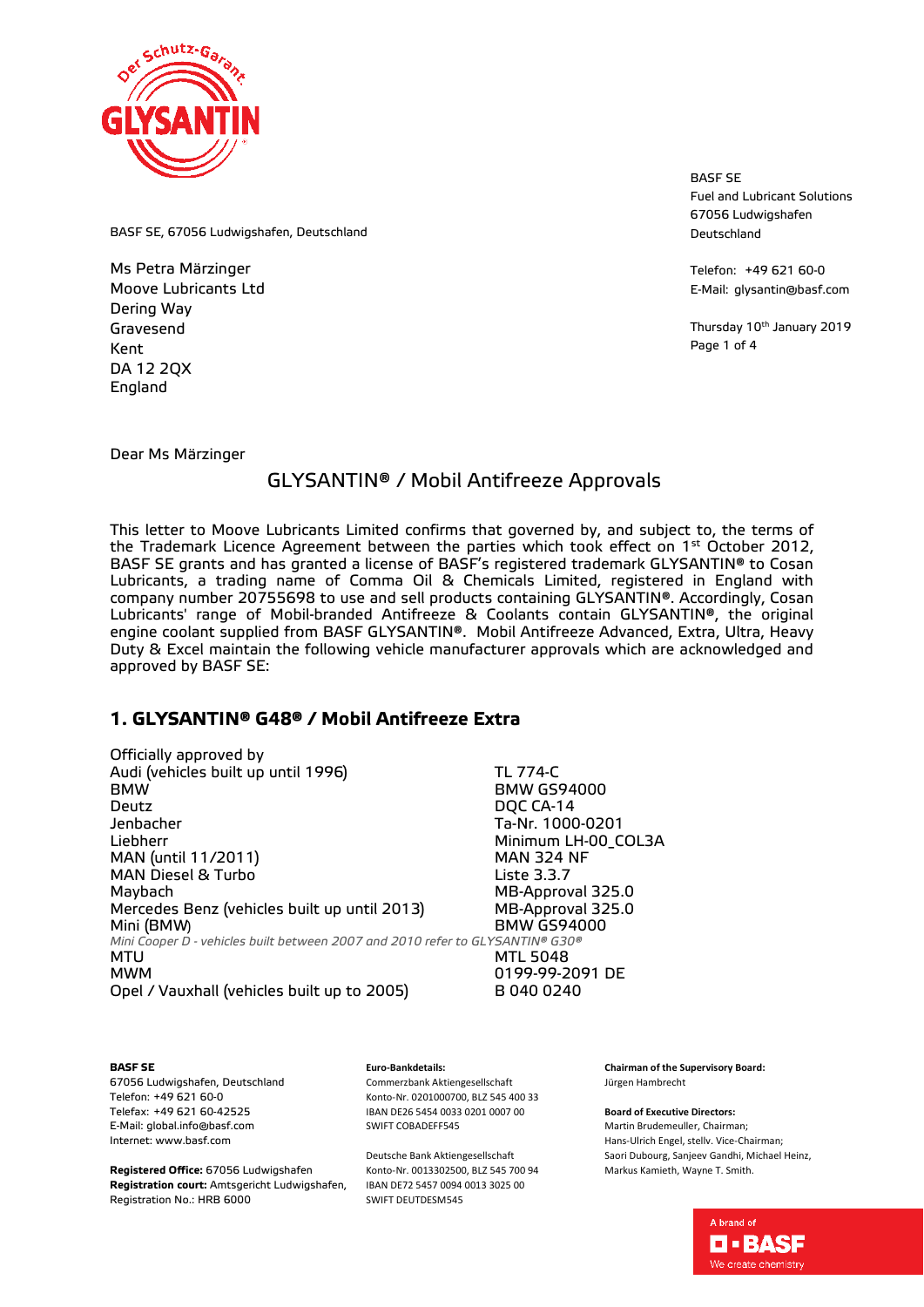

Porsche (vehicles built up to until 1995) - Rolls-Royce (vehicles built as from 1998)<br>Saab 690 1599 Same Deutz Fahr Group - Seat (vehicles built up until 1996)<br>Skoda (vehicles built up until 1996) TL 774-C Skoda (vehicles built up until 1996) Smart (vehicles built up until 2013) MB-Approval 325.0 Tesla - Van Hool VW (vehicles built up until 1996) TL 774-C Volvo Truck (vehicles built up until 2005) - Zastava

The Product also protects: Chrysler, Ferrari, Jaguar, Lada, Lancia, Range Rover, Mahindra, Morgan, Perkins, Sisu

**1a. Mobil Coolant Extra Ready Mix** is based on GLYSANTIN® G48® Ready Mix / Mobil Antifreeze Extra Ready Mix and is additionally approved against MB-Approval 326.0.

## **2. GLYSANTIN® G30® / Mobil Antifreeze Advanced Concentrate**

| Officially approved by:                              |                          |
|------------------------------------------------------|--------------------------|
| Audi                                                 | <b>TL774-D/F</b>         |
| Bentley                                              | <b>TL774-D/F</b>         |
| <b>Bugatti</b>                                       | <b>TL774-D/F</b>         |
| <b>DAF</b>                                           | MAT74002                 |
| Deutz                                                | DQC CB-14                |
| Lamborghini                                          | <b>TL774-D/F</b>         |
| <b>MAN</b>                                           | <b>MAN 324 SNF</b>       |
| Mercedes Benz                                        | MB-Approval 325.3        |
| Mini Cooper D (vehicles built between 2007 and 2010) | $\overline{\phantom{0}}$ |
| <b>MTU</b>                                           | <b>MTL 5048</b>          |
| Porsche (vehicles built between 1996 and 2009)       |                          |
| Seat                                                 | <b>TL774-D/F</b>         |
| Siemens (wind power)                                 |                          |
| Skoda                                                | <b>TL774-D/F</b>         |
| <b>VW</b>                                            | <b>TL774-D/F</b>         |

The product also protects: Chevrolet, Citroen, Daihatsu, Ford, Honda, Hyundai, Jaguar, Kia, Land Rover, Lexus, Mazda, MG Rover, Mitsubishi, Nissan, Opel, Peugeot, Renault, Saab, Subaru, Suzuki, Toyota, Vauxhall, Volvo Truck (vehicles built as from 2006) – Also Wind turbines (ie Vesta)



Page 2 of 4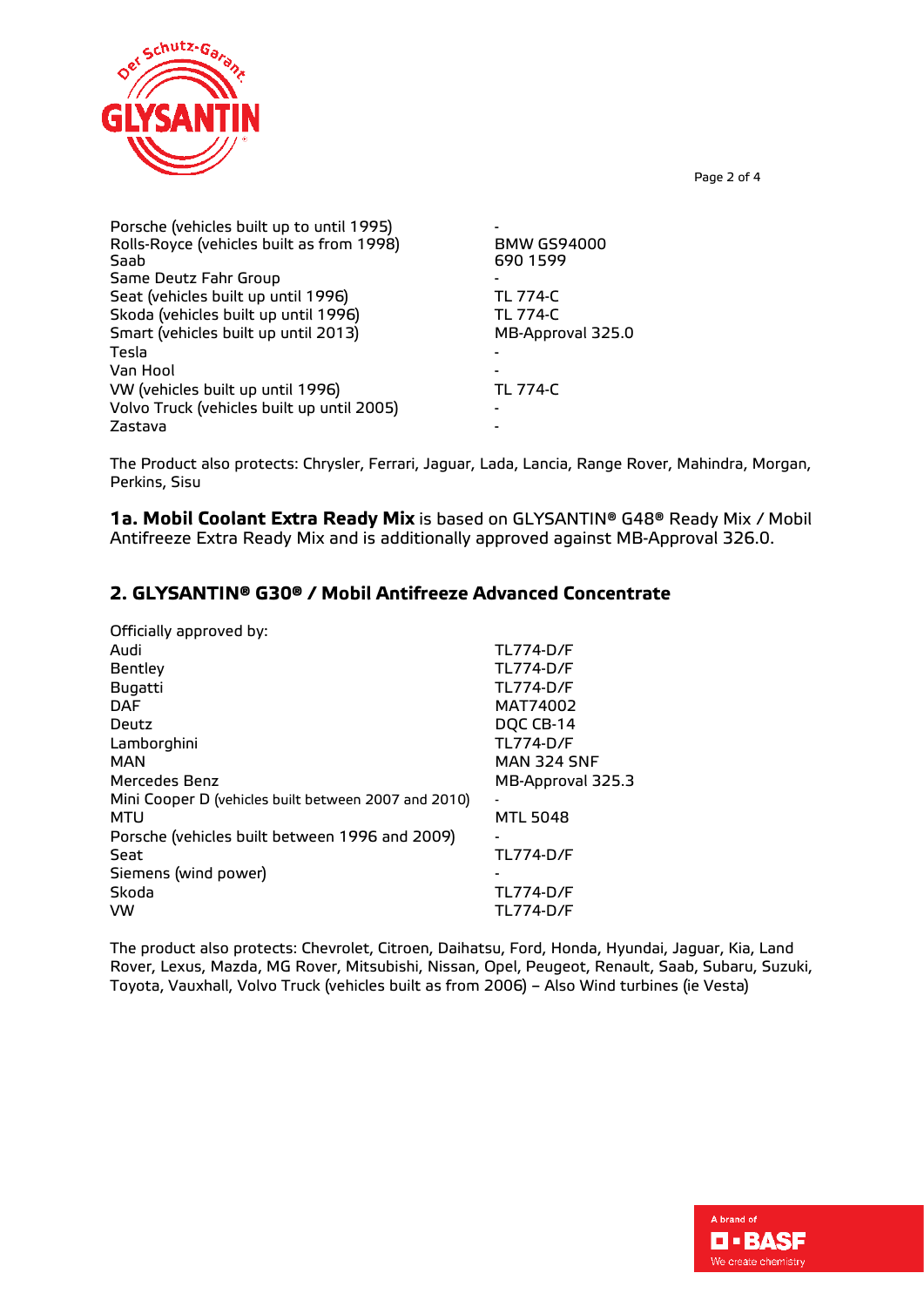

Page 3 of 4 **2a. Mobil Coolant Advanced Ready Mix** is based on GLYSANTIN® G30® Ready Mix / Mobil Antifreeze Extra Ready Mix and is additionally approved against MB-Approval 326.3.

## **3. GLYSANTIN® G05® / Mobil Coolant Heavy Duty Ready Mix**

Officially approved by: Chrysler MS-9769 Ford North America WSS-M 97B51-A1 JCB STD 00088 John Deere MTU MTL 5048

The product also protects: Dodge, Jeep

### **4. GLYSANTIN® G40®/ Mobil Antifreeze Ultra Concentrate**

Officially approved by: Audi (vehicles built as from 2005) TL 774-G Bentley (vehicles built as from 2005) TL 774-G<br>Bugatti (vehicles built as from 2005) TL 774-G Bugatti (vehicles built as from 2005) Cummins CES 14603 Deutz Deutz DOC CC-14 Lamborghini (vehicles built as from 2005) TL 774-G Liebherr Minimum LH-01-COL3A MAN (vehicles built as from 12/2011) MAN 324 Si-OAT Mercedes Trucks (vehicles built as from 10/2011) MB-Approval 325.5 Mercedes Cars (from 2014)<br>MTU<br>MTL 5048 Porsche (vehicles built as from 2010) 911, Boxster, Cayman, Cayenne, Panamera Seat (vehicles built as from 2005)<br>Skoda (vehicles built as from 2005) TL 774-G Skoda (vehicles built as from 2005) Smart (vehicles built as from 2014) MB-Approval 325.6 VW (vehicles built as from 2005) TL 774-G

**MTL 5048** 

**4a. Mobil Coolant Ultra Ready Mix** is based on GLYSANTIN® G40® Ready Mix / Mobil Antifreeze Extra Ready Mix and is additionally approved against MB-Approval 326.5 & 326.6.